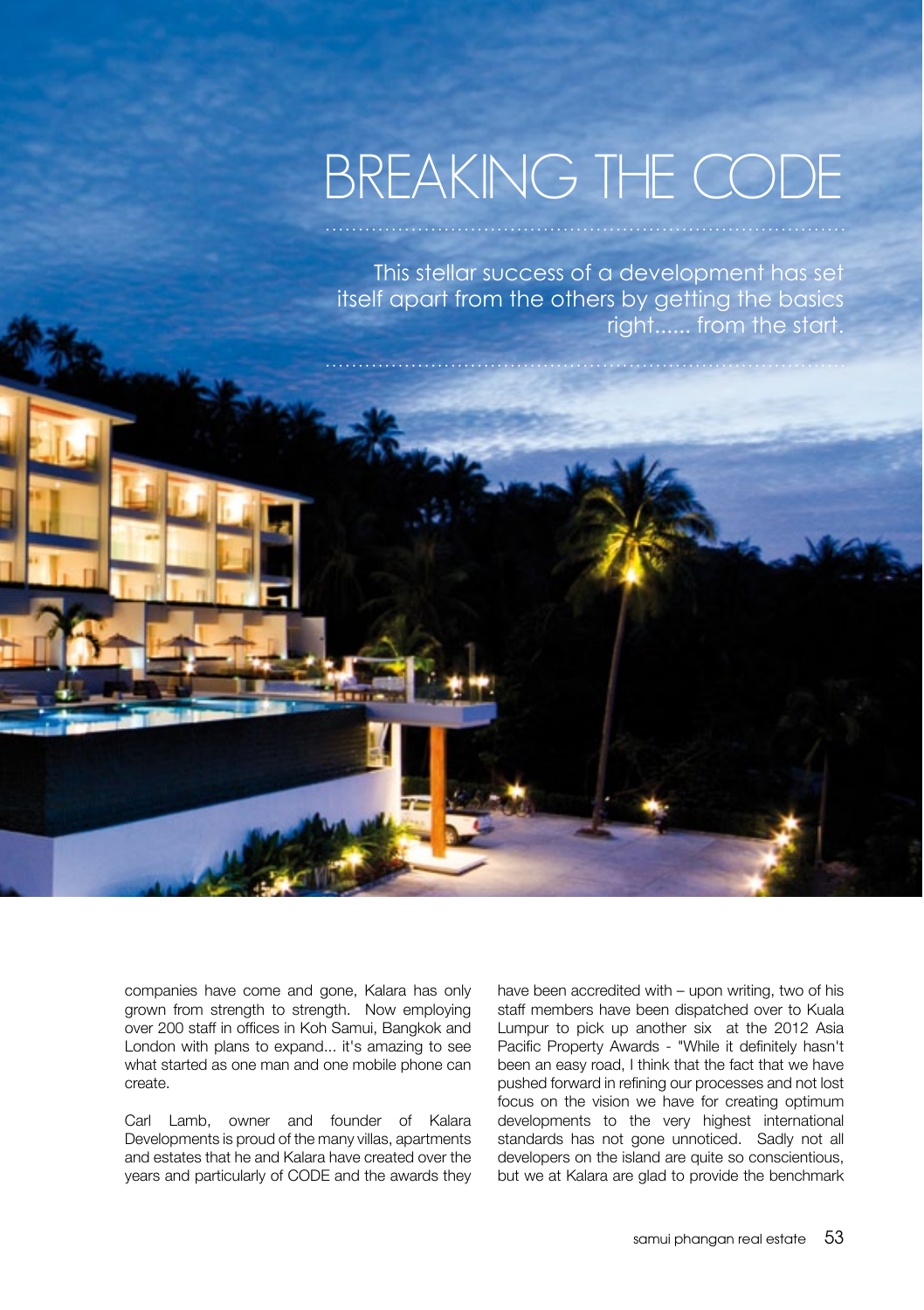

to show what is achievable. It's our attention to detail which I think lies at the very heart of our success; we stand out from the crowd for all the right reasons. "

Originally developed with the intention of creating superior residences for those who wish to purchase or reside on Samui, CODE now offers a resortexperience for holiday-makers, as much to their delight, Kalara Developments has completely sold all of the available CODE residences, with an active and extensive waiting-list of people looking to snap up the next one to hit the market!

Offering full on-site facilities for residents and vacationers alike, CODE presents all that is required for a perfect island escape including a

stunning restaurant cooking up both Thai and Western cuisines, a tranquil Spa for those seeking relaxation, a modern air-conditioned Gym and a picturesque infinity pool set within extensive decking that overlooks the amazing Bang Po beach and surrounding areas.

Set over four levels, this boutique resort with residences also boasts something that most accommodation options on Koh Samui cannot. All furniture and the majority of the fittings at CODE have been custom designed and created to fit the spaces in which they live. From television cabinets, to white leather sofas to tailor-made heavy wood doors (the majority of store-bought doors are often prone to warping in the heat) everything has been